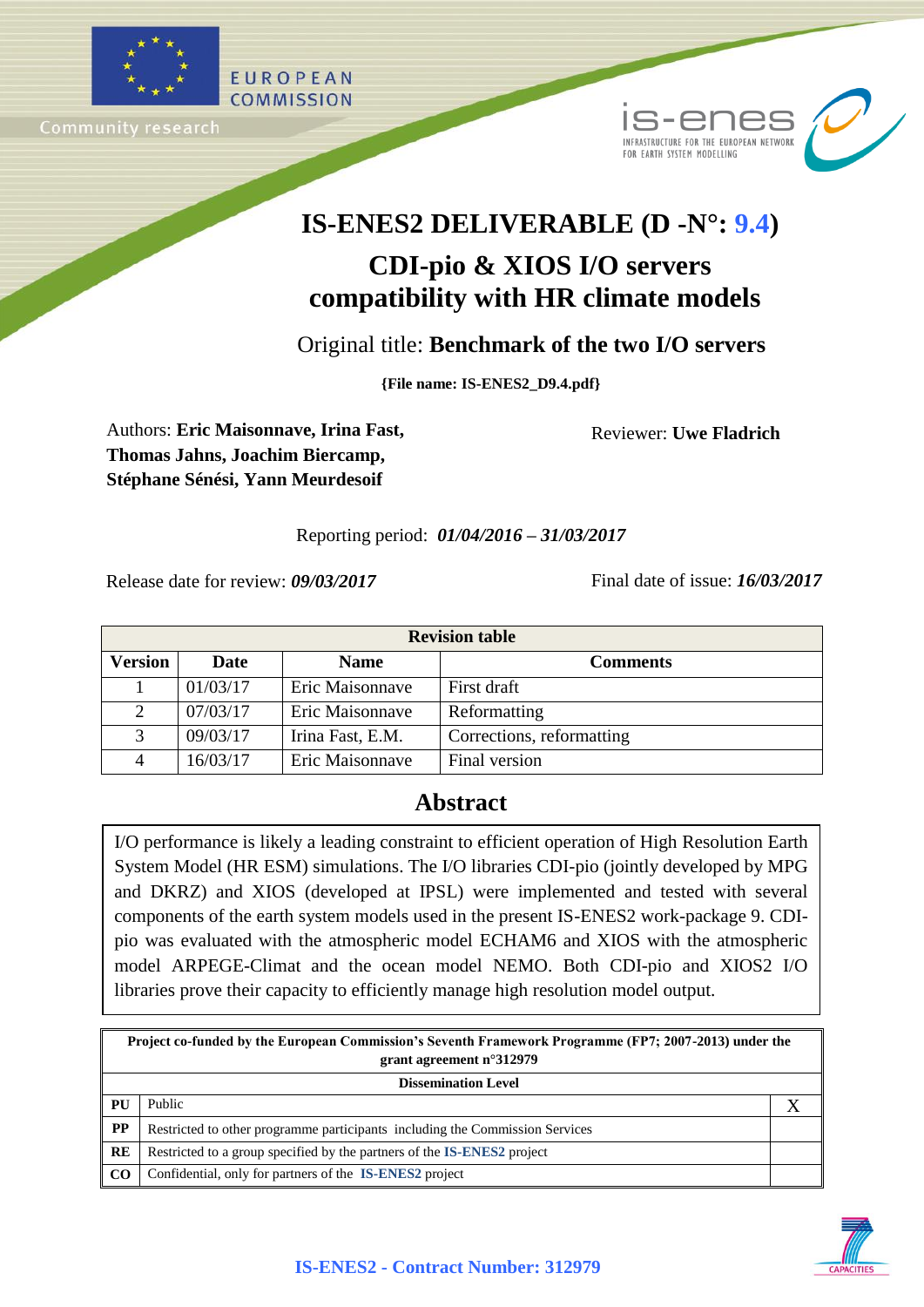

## **Table of contents**

| 1.  |  |
|-----|--|
| 2.  |  |
| 2.1 |  |
| 2.2 |  |
| 2.3 |  |
| 2.4 |  |
| 2.5 |  |
| 3.  |  |
| 3.1 |  |
| 3.2 |  |
| 3.3 |  |
| 3.4 |  |
| a)  |  |
| b)  |  |
| 3.5 |  |
| 4.  |  |
| 4.1 |  |
| 4.2 |  |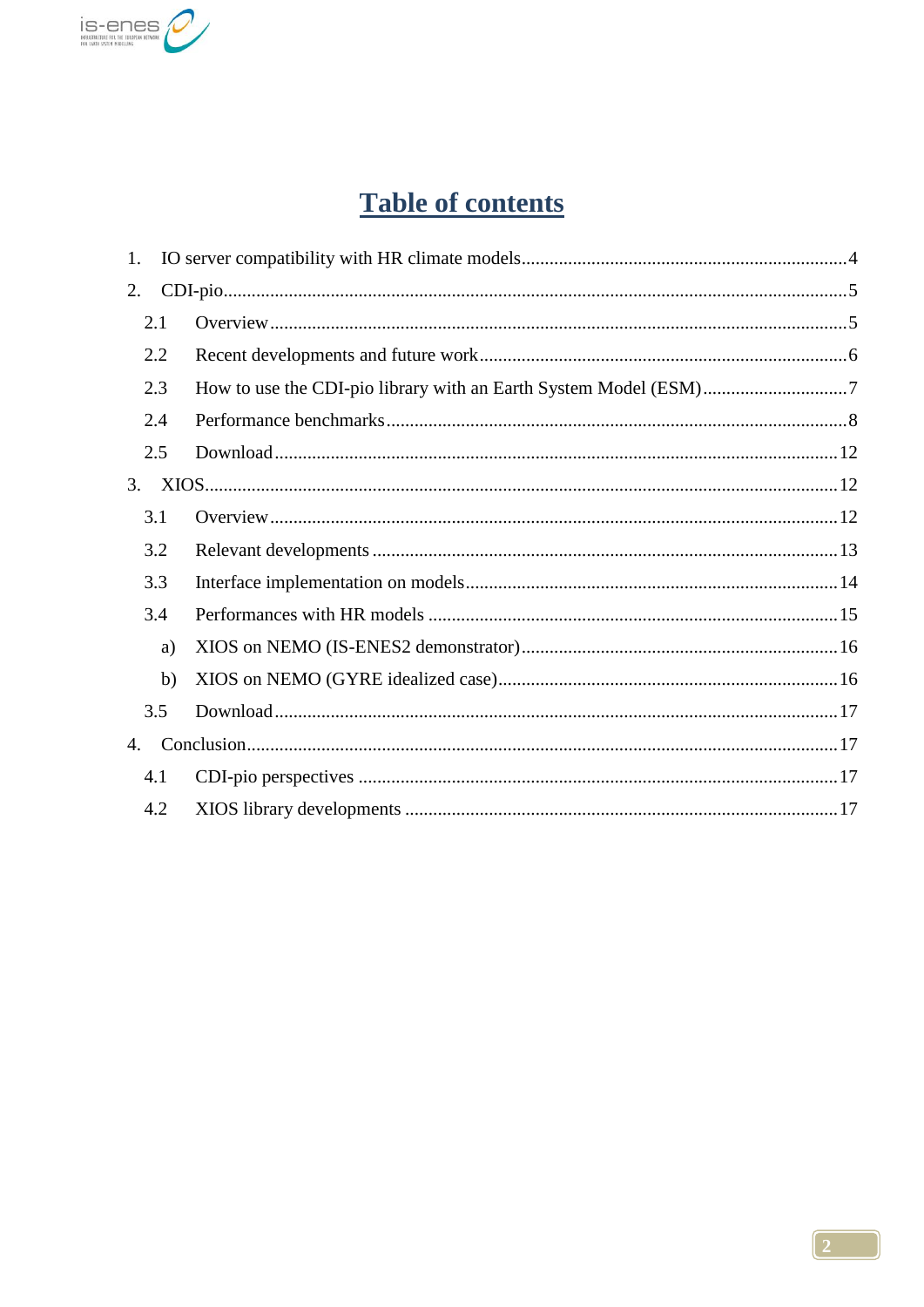

## **Executive Summary**

## *Objectives*

I/O performance is likely a leading constraint to efficient operation of High Resolution Earth System Model (HR ESM) simulations. Several IS-ENES partners evaluated the work associated with the implementation of an I/O library, which makes possible the data output on dedicated resources (I/O servers), into their respective model and assess performance benefits in stand alone components, coupled systems and Multi-Model High Resolution setting. The I/O libraries CDI-pio (jointly developed by MPG and DKRZ) and XIOS (developed at IPSL) were implemented and tested with several components of the earth system models used in the present IS-ENES2 work-package 9. CDI-pio was evaluated with the atmospheric model ECHAM6 and XIOS with the atmospheric model ARPEGE-Climat and the ocean model NEMO.

## *Results*

Both CDI-pio and XIOS2 I/O libraries prove their capacity to efficiently manage high resolution model output. With ECHAM-XR, at high data intensity, CDI-pio keeps the data output cost at reasonable level (~6%). With NEMO-ORCA025, within the IS-ENES2 demonstrator ESM (HiResMIP experimental setup), the data output cost is about 1%. More demanding data intensity conditions (up to 1.5 GB/CH) obtained with the ideal case GYRE-144, leads to satisfactory output cost, between 1.5% (daily output) to 20% (hourly output).

## *Perspectives*

Switching from serial to parallel output in ECHAM6 via CDI-pio library significantly reduced computing resources required to perform data-intensive high resolution simulations with MPI-ESM at scale. Efforts to implement CDI-pio in MPIOM (the ocean component of MPI-ESM) and ICON, an icosahedral non-hydrostatic earth system model, are ongoing now. XIOS, used by a large variety of climate models, will be deployed on new models (Met Office).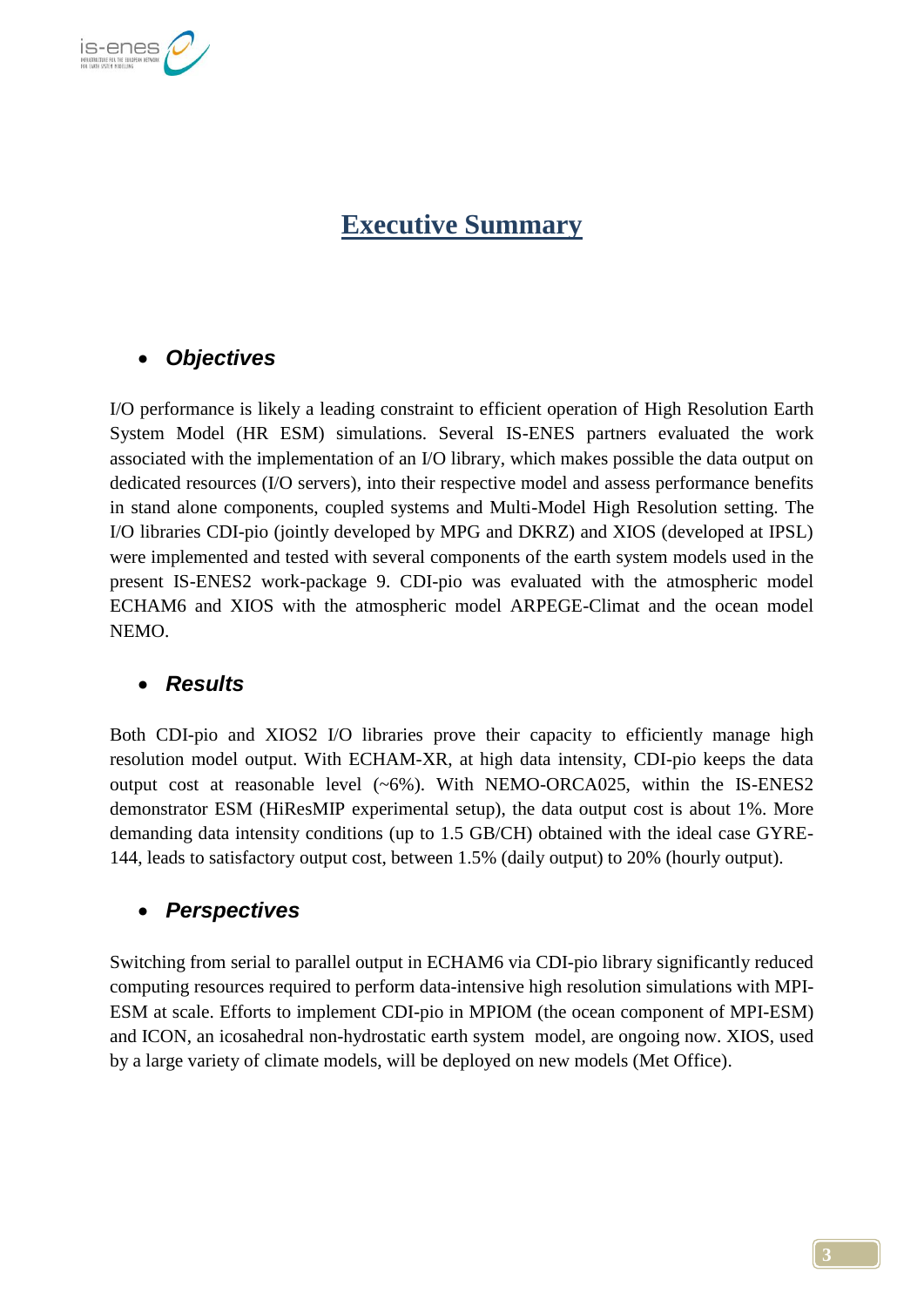

## **1. IO server compatibility with HR climate models**

I/O performance is likely a leading constraint to efficient operation of High Resolution Earth System Model (HR ESM) simulations. Several IS-ENES partners evaluated the work associated with the implementation of I/O server libraries into their respective model and assessed performance benefits in standalone components, coupled systems and Multi-Model Multi-Member High Resolution (M4-HR) setting. In the present document, recent developments of the I/O libraries CDI-pio and XIOS (from DKRZ/MPG and IPSL) are summarised. We also describe their implementations in several components of the climate models used in the present IS-ENES2 work-package 9, from which the ECHAM and ARPEGE-Climat atmosphere model, and the NEMO ocean model.

Table 1 summarizes the implementations that will be described in the document.

| <b>Component</b> | ESM                        | Library           | Implementation      |
|------------------|----------------------------|-------------------|---------------------|
| <b>ARPEGEv6</b>  | CNRM-CM6                   | XIOS2             | <b>CNRM</b>         |
| ECHAMv6.3        | MPI-ESM1                   | $CDI-pio$         | MPG and DKRZ        |
| NEMOv3.6         | ARPEGE <sub>v5</sub> -NEMO | XIOS <sub>1</sub> | <b>IPSL</b>         |
|                  | EC-Earth3                  | XIOS <sub>2</sub> | EC-Earth consortium |

*Table 1: I/O libraries implemented in IS-ENES2-related HR ESM*

We also present the computing performance of XIOS implemented in one component NEMO of our ESMs. To be able to evaluate these performances, two main metrics were chosen: *Data Output Cost* and *Data Intensity*, as defined in Balaji et al 2017. The Data Output Cost gives a measure (%) of how much of additional resources (runtime\*cores) is necessary when model output is activated. The Data Intensity gives an idea of how much data is produced per core hour (GB/CH). This number strongly depends on the experimental design: the more data is written to disk, the higher is the Data Intensity. But this metric is limited by the Data Output Cost (core hours can increase when data are produced). An I/O library proves its efficiency in a HR ESM context when Data Output Cost is low and Data Intensity is high (i.e. a lot of data is produced with a small extra cost). The three supercomputers used are described in Table 2.

#### *Table 2: Supercomputers characteristics*

| <b>Machine</b>     | Chip                   | Cores  | Clock<br>speed<br>(GHz) | <b>Interconnect</b>   | URL                                                                                          |
|--------------------|------------------------|--------|-------------------------|-----------------------|----------------------------------------------------------------------------------------------|
| curie (thin nodes) | Sandy<br><b>Bridge</b> | 80 640 | 2.7                     | InfiniBand ODR        | http://goo.gl/RR5                                                                            |
| mare nostrum III   | Sandy<br><b>Bridge</b> | 48 896 | 2.6                     | <b>Infiniband FDR</b> | https://www.bsc.es/innovation-and-<br>services/supercomputers-and-<br>facilities/marenostrum |
| mistral (phase 1)  | Haswell                | 37200  | 2.5                     | Infiniband FDR        | https://www.dkrz.de/Nutzerportal-<br>en/doku/mistral/configuration                           |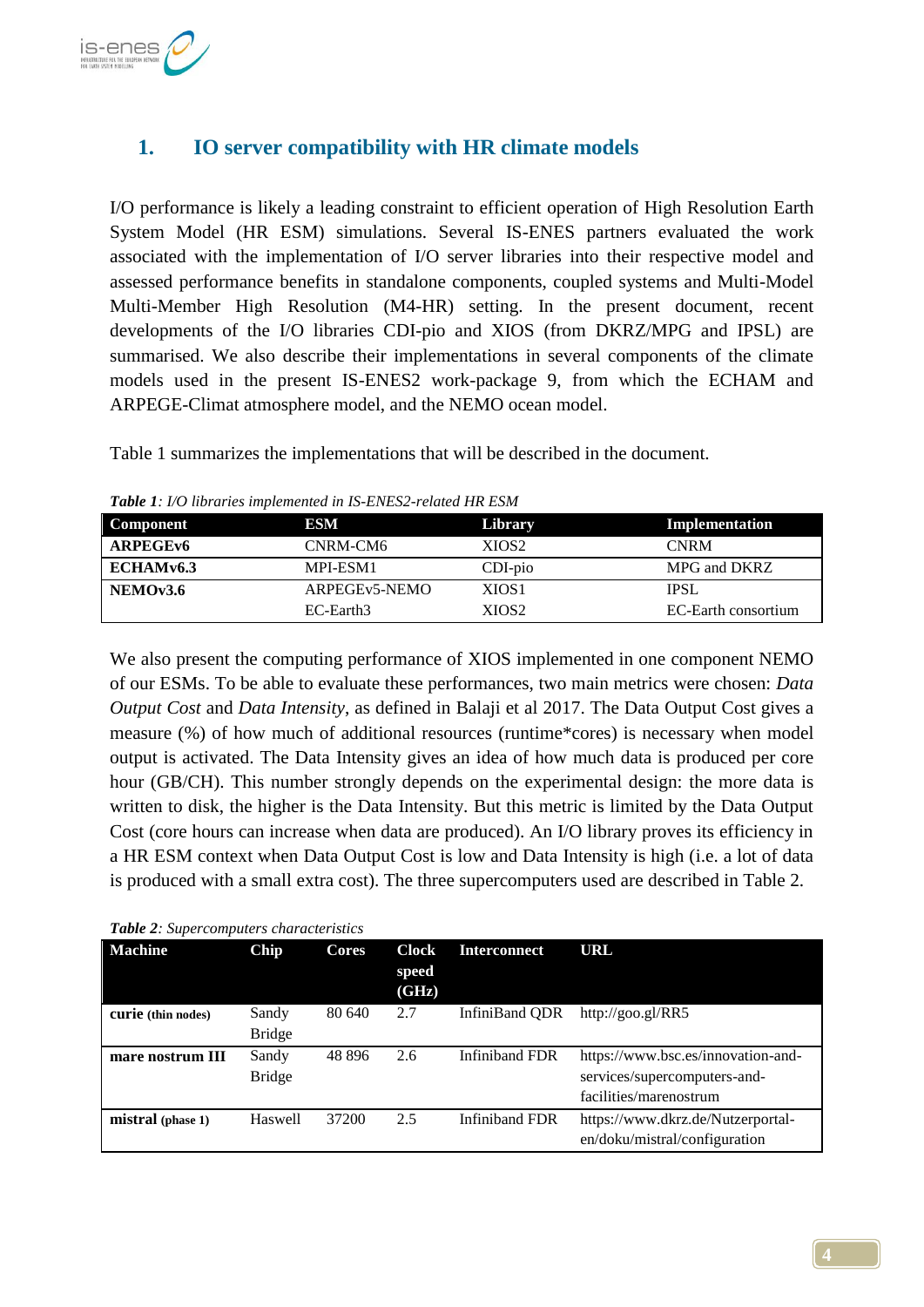

## **2. CDI-pio**

#### **2.1 Overview**

The **CDI** (**C**limate **D**ata **I**nterface) library provides a machine and format independent interface for reading and writing of data stored in common scientific data formats used in numerical weather prediction and climate modelling. CDI is broadly employed in models developed at Max-Planck-Institute for Meteorology (MPG) to allow for a flexible configuration of the model output. The original version of the library supported multi-thread, single-process semantics only. Over time, the lack of MPI-IO support in CDI had become one of the major performance bottlenecks on massively parallel systems with distributed memory. **CDI-pio** is a parallel extension of the serial CDI library. It provides an I/O server infrastructure for writing data to disk via dedicated I/O processes (asynchronous output). This technique is combined with the parallel I/O (i.e. collective write of data by multiple processes to shared, on-disk files). CDI-pio can handle GRIB1, GRIB2, all variants of netCDF (classic format, 64-bit offset format, netCDF-4 format, and netCDF-4 classic model format). Support of various data formats is a unique feature of CDI-pio compared to other high-level parallel I/O libraries worldwide. Efficient data compression capabilities supported by CDI can considerably reduce the data output volume.



*Figure 1: Comparison of serial (left, CDI) and parallel (right, CDI-pio) libraries. The used backend data format libraries are displayed by green boxes. Extensions relevant to parallel output are highlighted in red.*

Parallel I/O of netCDF files uses PnetCDF (parallel netCDF) library for classic XDR-based formats and parallel netCDF4/HDF5 libraries for more recent HDF5-based format. Parallel  $I/O$  for GRIB and binary data formats is realized with MPI-IO routines<sup>1</sup>. Serial low level writing modes using POSIX I/O or C stdio are also implemented for asynchronous output.

<sup>1</sup> <sup>1</sup> MPI\_FILE\_IWRITE\_SHARED, MPI\_FILE\_WRITE\_AT, MPI\_FILE\_WRITE\_ODERED, or MPI\_FILE\_WRITE\_AT\_ALL depending on selected I/O mode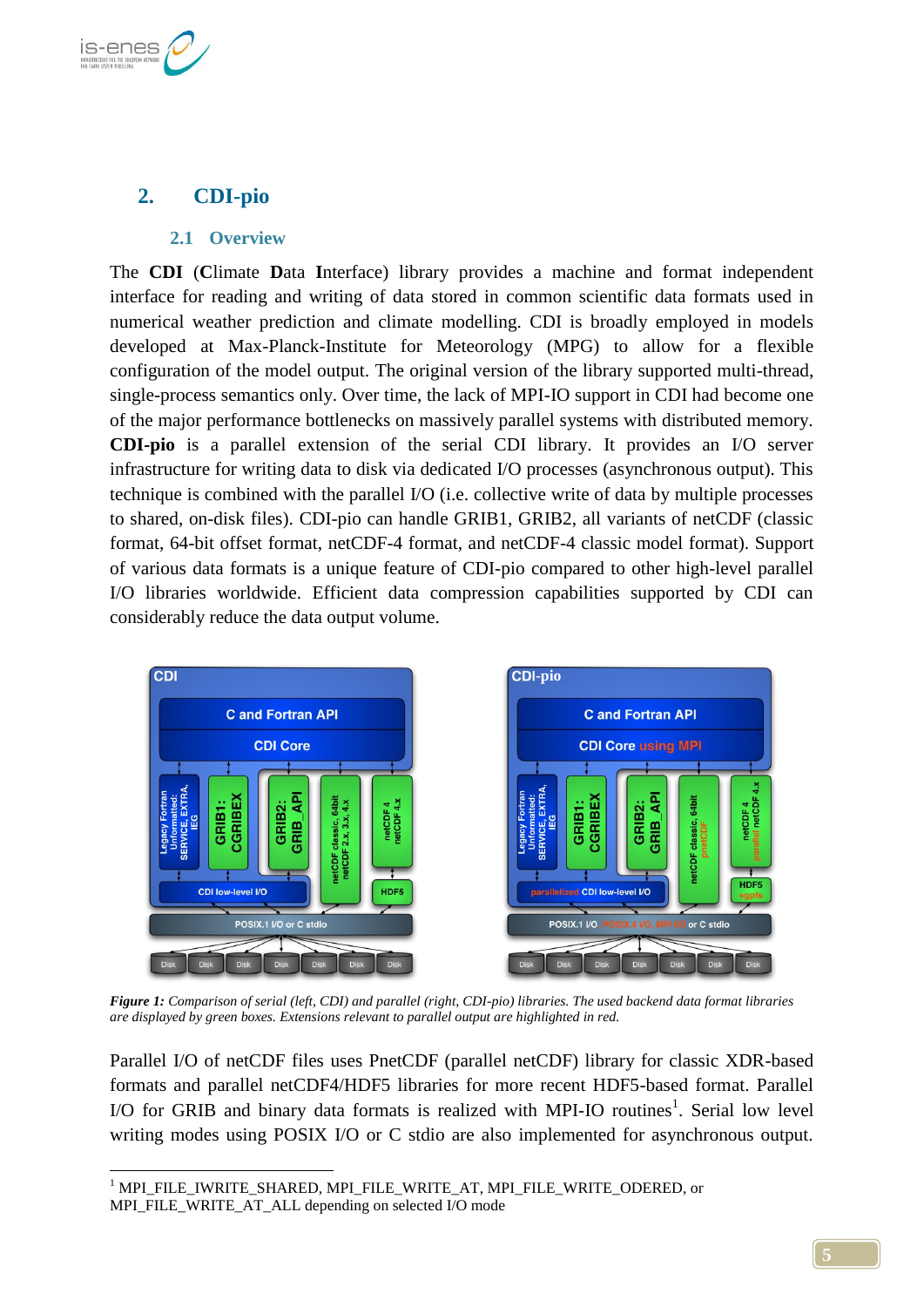

Depending on the hardware architecture, the file system, record size and the MPI implementation some can provide a better performance than others.

I/O servers collect, transpose, encode, compress, buffer, align, and write data to on-disk files. Output data is collected via RDMA to avoid congestion of the communication system and disturbance of the processes reserved for the model computation tasks. The transposition of data from any model decomposition to output decomposition matching the file layout is accomplished with the generic **YAXT** (**Y**et **A**nother e**X**change **T**ool) data redistribution library developed at DKRZ.

## **2.2 Recent developments and future work**

Since the initial release of CDI-pio in 2012, further work was focused on the following functional aspects:

- Implementation of additional parallel output modes, accounting for different patterns
- Support for unstructured grids
- Improved support for netCDF, especially parallel output capabilities
- GRIB2 support
- Distributed meta-data API extension

Some effort was expended to identify performance drawbacks, enhance the scalability and achieve better I/O bandwidth. After analysis of current performance was performed, the following optimisations were implemented:

- Optimised algorithms for computation of YAXT communication patterns (redists)
- Caching of YAXT re-usable redists
- Improvements in memory management
- Eliminate redundant overwrites of client buffers
- Algorithmic improvements for the communication of client and server processes

The following topics are currently in progress or designated for future implementation:

- Introduction of OpenMP parallelization
- Server-less mode for models that benefit more from running on all tasks vs. delegating I/O to extra tasks
- Support for parallel I/O with binary data formats (SERVICE, EXTRA, IEG) developed at MPG
- Automatic determination of optimal data chunks in all dimensions

Most of the above work was done in the context of the German HD(CP)2 project or on internal DKRZ funding and is included here for the sake of completeness.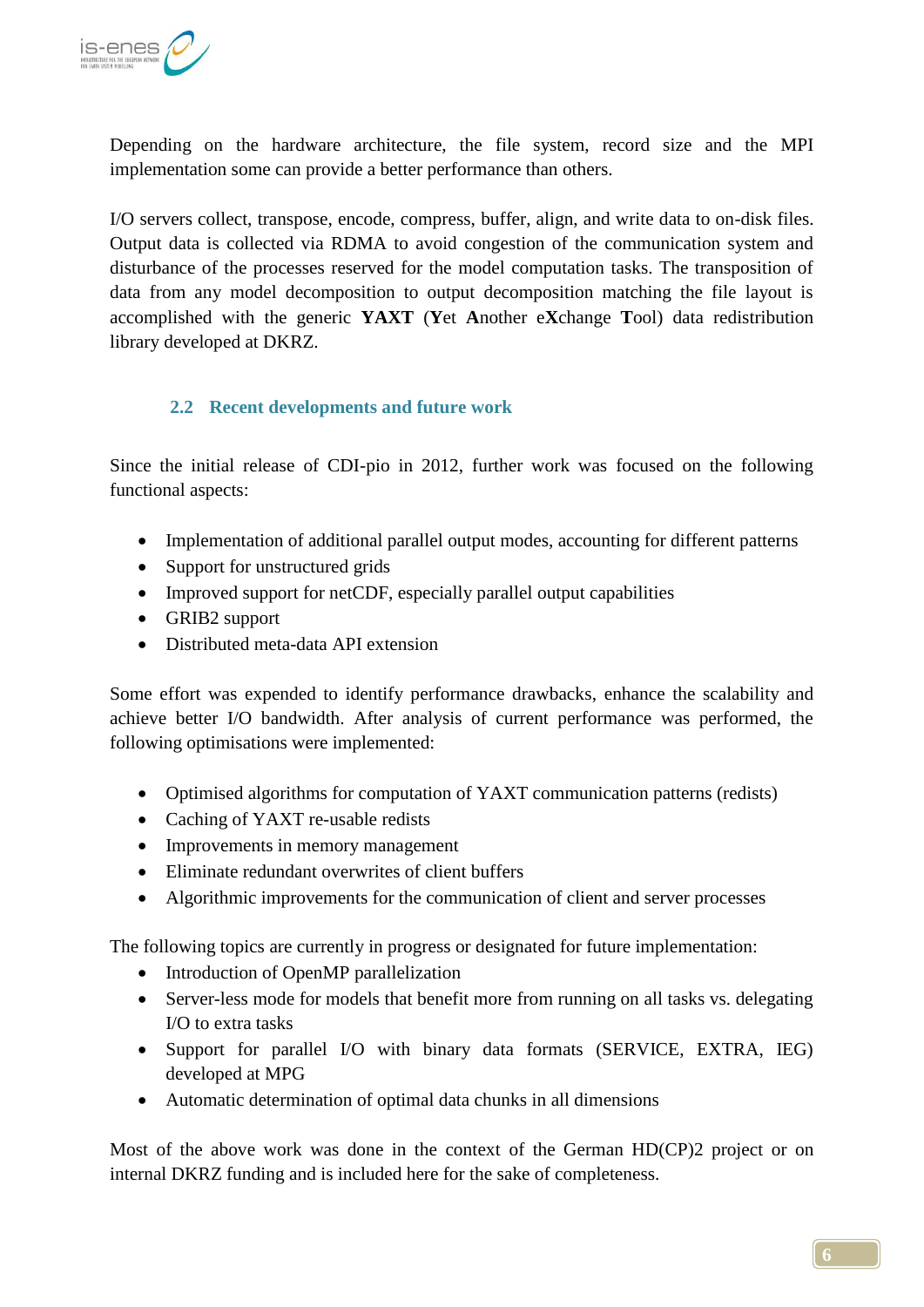

## **2.3 How to use the CDI-pio library with an Earth System Model (ESM)**

To use all available features of the CDI-pio the following additional libraries are required:

- MPI
- NetCDF *MPI-enabled*
- HDF5 *MPI-enabled*
- PnetCDF
- YAXT
- ScalES-PPM

References for download of source distributions of all needed libraries are provided in the [Download](#page-11-0) section.

CDI and CDI-pio are written in C and provide C- and Fortran-APIs for use in ESMs. By design, the CDI-pio API retains close compatibility with the established CDI API. Therefore, little adaptation effort is necessary for applications already using CDI for data output. CDI manuals describe how to build and install CDI library from the sources on UNIX-like systems, document CDI C- and Fortran-APIs and provide complete examples for writing and reading a dataset using CDI. Necessary extensions to implement asynchronous parallel output via CDI-pio are described in the CDI-pio manual. It is also advisable to take a look at examples of CDI-pio usage included in the CDI package since the information in the manual is not always up-to-date. The C and Fortran examples demonstrate a typical sequence of YAXT and CDI-pio calls with a good measure of relevant details.

From the user perspective, the necessary implementation tasks are:

- **1.** Initialize YAXT and CDI libraries
- **2.** Generate CDI-pio configuration object and select write mode and distribution of I/O servers over nodes
- **3.** Split the global communicator into compute tasks and I/O tasks, update model communicator
- **4.** Generate description of domain decomposition using YAXT library
- **5.** Create and define metadata objects (horizontal grid, vertical axes, time axes)
- **6.** Create a variable list, define variables, their names and declare their associated horizontal grids, vertical axes and attributes.
- **7.** Assign the time axis to the variable list
- **8.** Open a file for a data set
- **9.** Assign the defined variable list to the data set (file)
- **10.** Define date and time and write data to the file in the model time loop
- **11.** Close the file
- **12.** Clean up (destroy generated objects)
- **13.** Finalize YAXT and CDI libraries at the end of model integration

CDI-pio provides library calls for each of the above steps, especially rich meta-data to produce self-describing data formats usable by many data processing software packages.

Currently, CDI-pio provides eight different low-level write modes: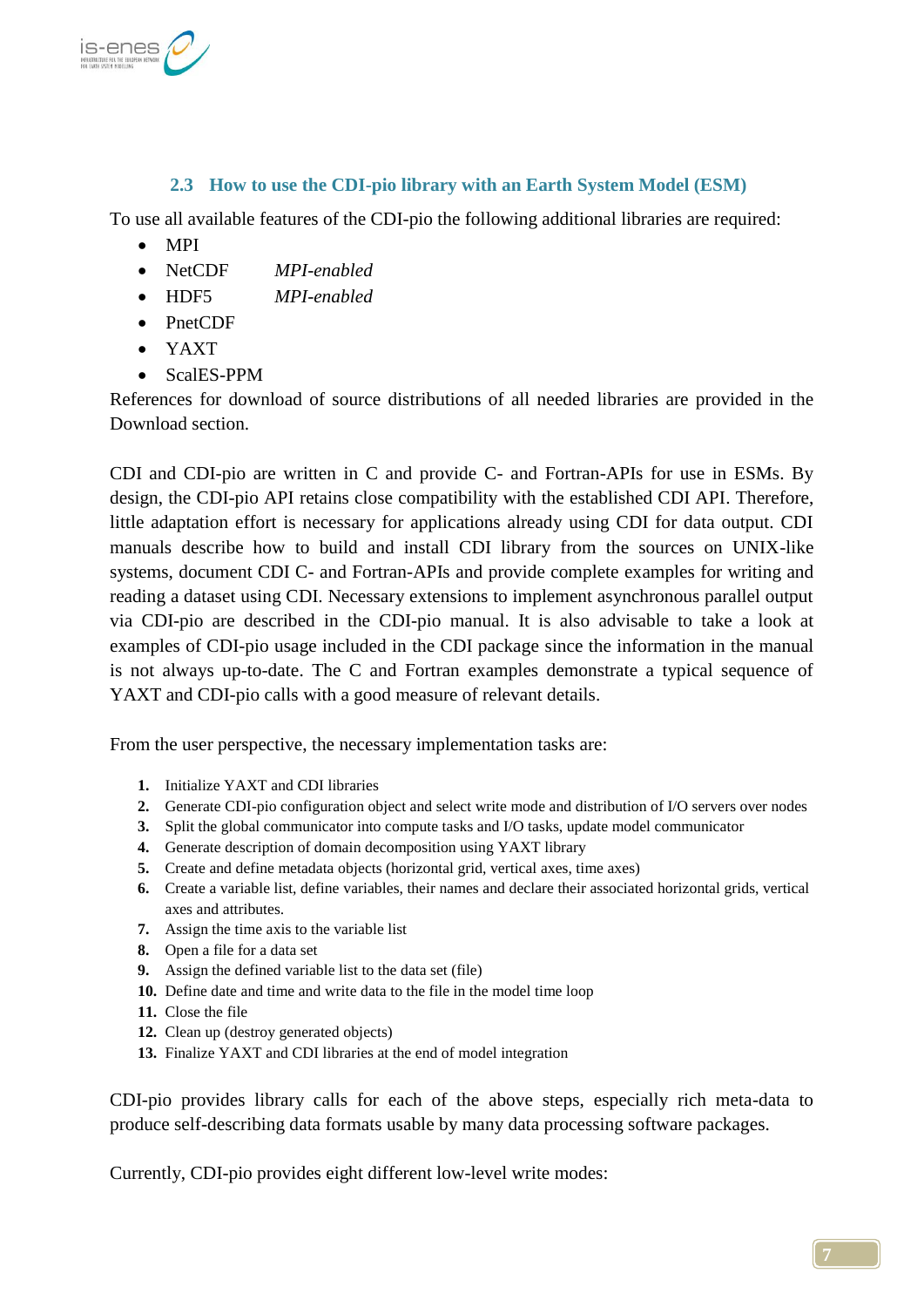

| PIO NONE              | $\boldsymbol{0}$ | One process collects, encodes, compresses,<br>buffers and writes using C fwrite                                                          |
|-----------------------|------------------|------------------------------------------------------------------------------------------------------------------------------------------|
| PIO MPI               | 1                | All processes collect, gather, encode,<br>compress, buffer and write using<br>MPI FILE IWRITE SHARED                                     |
| PIO ASYNCH            | $\overline{2}$   | One process writes the files using low level<br>POSIX aio write, the others collect,<br>gather, encode, compress and buffer              |
| PIO FPGUARD           | 3                | One process guards the file offsets, all others<br>collect, gather, encode, compress and write<br>using C fwrite                         |
| PIO WRITER            | 4                | One process writes the files using C fwrite,<br>the others collect, gather, encode, compress<br>and buffer                               |
| PIO MPI FW ORDERED    | 5                | All processes write relying on the MPI shared<br>file pointer collectively                                                               |
| PIO MPI FW AT ALL     | 6                | All processes write collectively and unaligned,<br>exchanging offset information only                                                    |
| PIO MPI FW AT REBLOCK | 7                | All processes write individually but aligned to<br>the underlying file system, exchanging<br>amounts of data and parts of data as needed |

The most appropriate choice of I/O mode, number and location of I/O processes to achieve the best performance on a specific machine needs to be determined by test runs. No additional configuration files are needed for CDI-pio. Nonetheless, the CDI API enables reconfiguration of output (e.g. data format, output fields, output frequency, I/O method, number and distribution of I/O servers) at run time.

### **2.4 Performance benchmarks**

To measure the CDI-pio performance we defined a benchmark based on the global ECHAM-6.3 model which is the atmospheric part of the MPI-ESM1 model developed at MPG. The measurements were performed on the phase 1 of the HPC system "Mistral" (https://www.dkrz.de/Nutzerportal-en/doku/mistral) installed at DKRZ in July 2015. It consists of 1550 Bullx B700 DLC nodes. Each node is equipped with two Intel Xeon E5-2680 v3 12-core Haswell processors with the nominal clock-rate of 2.5 GHz. For storage the Lustre parallel file system is used.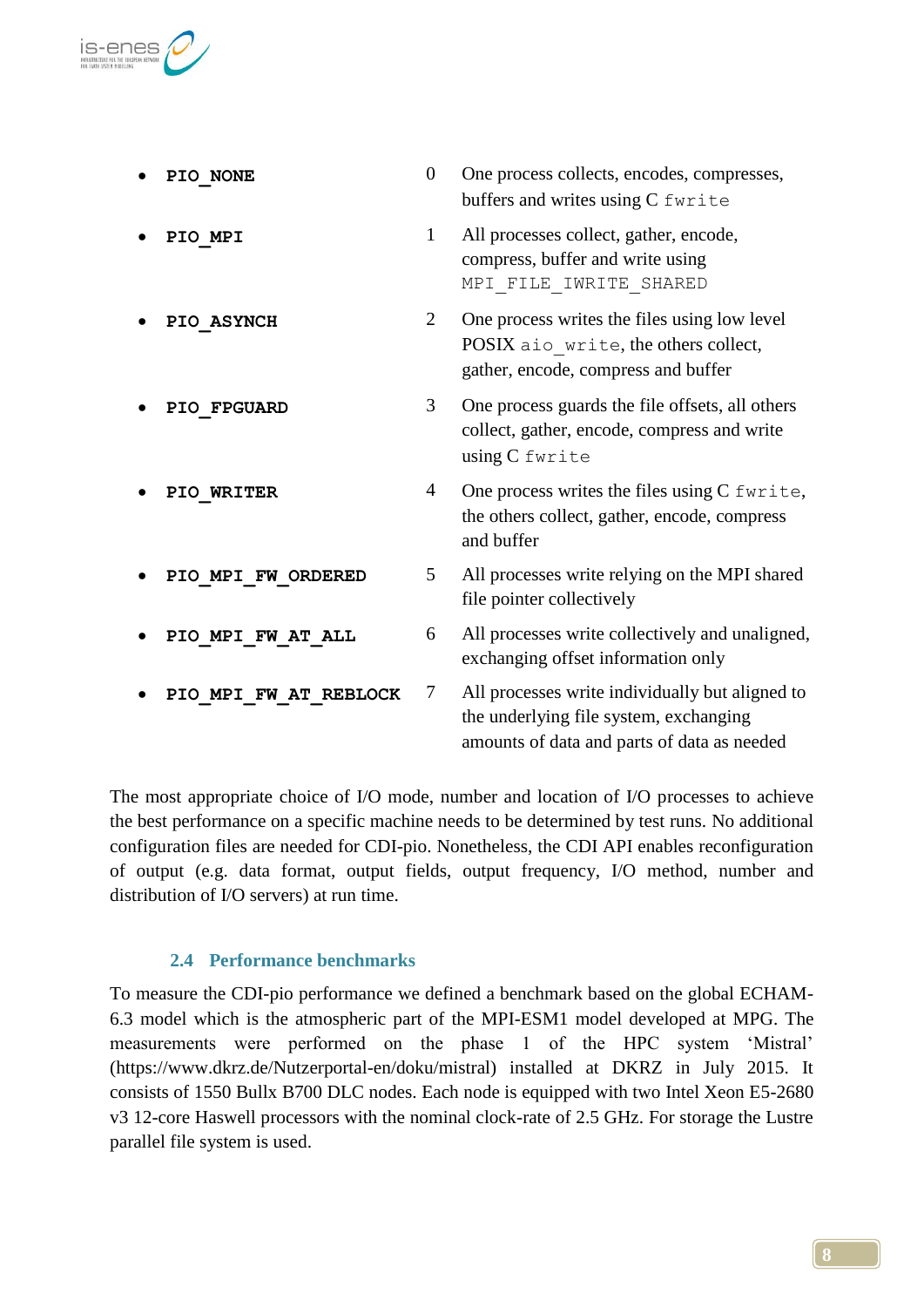

We consider two model configurations intended to be used in CMIP6-endorsed MIPs (DCPP and HighResMIP). The configuration ECHAM-HR (T127L95 grid) has a horizontal mesh with 192 x 384 grid cells. The resolution of the second configuration ECHAM-XR (T255L95) is doubled in longitudinal and latitudinal directions. The horizontal grid counts 384x768 grid cells with approx. 50 km grid point distance. The number of vertical levels (95) is the same for both configurations.

The simulated time period has been set to 1 month. By default, the output data are grouped in 10 data sets (corresponding to 10 files) and written in GRIB format. Table 1 summarizes further output specifics (number of 2D and 3D fields, output frequencies for different data sets etc.). The total data volume per simulated month is 22 GB for HR and 86 GB for XR setups. The measurements were performed in uncoupled mode to eliminate the effect of load imbalance between atmosphere and ocean model components in the coupled MPI-ESM model.

For benchmarking CDI release 1.7.0 and YAXT release 0.4.4 have been used. The ECHAM model and libraries source was compiled with the Intel Fortran/C compiler version 16.0.3. Bull X MPI 1.2.8.3 with Mellanox acceleration libraries MXM 3.3.3002 and FCA 2.5.2393 provided for communication. At run time, one MPI task per core (i.e. no hyperthreading) was configured.

We present here the out-of-the-box performance that can be achieved without MPI, network, and file system specific tuning efforts (e.g. by specifying of RDMA or ROMIO hints etc.). The measurements were made for a range of different domain decompositions to capture the scalability characteristics of CDI-pio. For each number of cores we run three output scenarios: serial output, parallel output via CDI-pio and no output at all. The serial approach corresponds to the gathering of global arrays on the root process and then writing data to a file. Since compute nodes are always allocated exclusively on Mistral cluster we dedicated a whole node (i.e. 24 cores) for I/O servers even if that was not necessary at low scale.

| File tag     | Number of 3D       | Number of 2D | Output period | Number of    | <b>File size HR</b> | <b>File size XR</b> |
|--------------|--------------------|--------------|---------------|--------------|---------------------|---------------------|
|              | fields             | fields       |               | time records | (GB)                | (GB)                |
|              |                    |              |               | per file     |                     |                     |
| accw         |                    | 8            | 6 hours       | 123          | 0.06                | 0.25                |
| $\rm{co2}$   |                    | 11           | 6 hours       | 123          | 0.25                | 1.01                |
| echam        | 10 (nlev= $95$ )   | 125          | 6 hours       | 123          | 13.40               | 53.27               |
| echamm       | $7$ (nlev=95)      | 39           | 1 month       |              | 0.07                | 0.26                |
| jsbach       | $15$ (nlev= $11$ ) | 12           | 6 hours       | 123          | 1.21                | 4.83                |
| land         | 1 (nlev=5)         | 23           | 6 hours       | 123          | 0.21                | 0.85                |
| ma           |                    | 14           | 1 hour        | 743          | 1.43                | 5.71                |
| surf         |                    | 9            | 6 hours       | 123          | 0.15                | 0.61                |
| veg          | $38$ (nlev=11)     | 36           | 6 hours       | 123          | 2.24                | 8.97                |
| yasso        | $36$ (nlev=11)     | 2            | 6 hours       | 123          | 2.54                | 10.17               |
| <b>Total</b> | 17/89/1            | 279          |               |              | 21.57               | 85.95               |

*Table 3: Details on model output configuration for ECHAM6-HR and ECHAM6-XR.*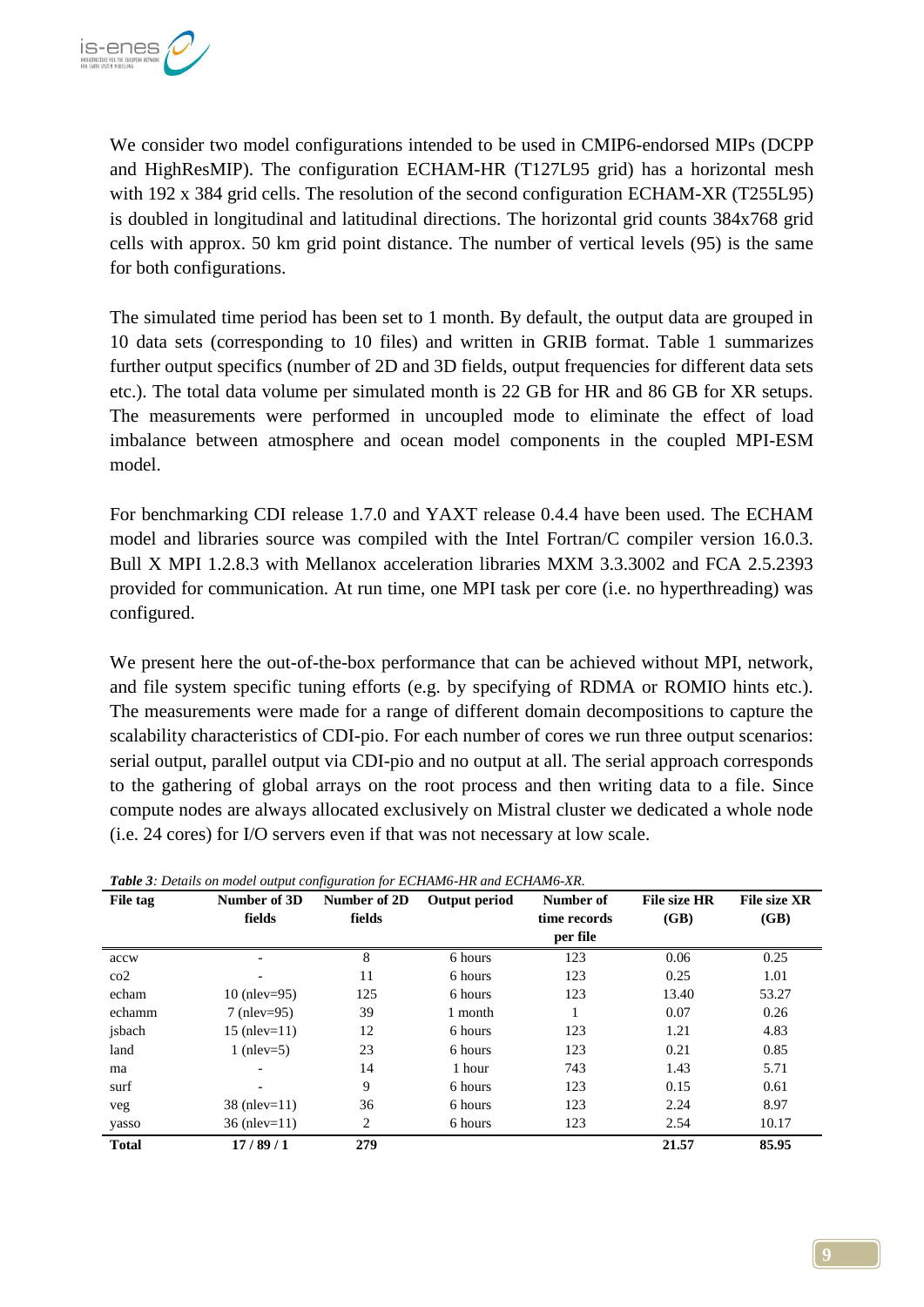

Figure 2 shows the scaling behaviour of the ECHAM model with serial and parallel output. For reference, throughput rates for a configuration without any output are also shown. Obviously, employing CDI-pio for output significantly reduces the total run time and improves the scalability of the model. Following the CPMIP protocol, we focus on two computational points of interest: throughput (T) mode selected for efficient resource allocation and speed (S), or capability mode selected for maximal speed (Balaji et.al. 2017). For ECHAM-HR configuration the number of the simulated years per day (SYPD) increases from 10.7 to 16.1 years in throughput mode and from 12.2 to 20 years in speed mode. This corresponds to an increase of parallel efficiency from 43% to 66% in S-mode. Similar performance benefits arise for XR. Model throughput rate rises from 2.3 to 3.8 SYPD in Tmode and from 2.8 to 4.3 SYPD in S-mode. Thus, the parallel efficiency increases from 37% to 56% in S-mode. Furthermore, due to better overall scalability, both S- and T-points could be moved to considerably higher number of cores, increasing the achievable productivity.

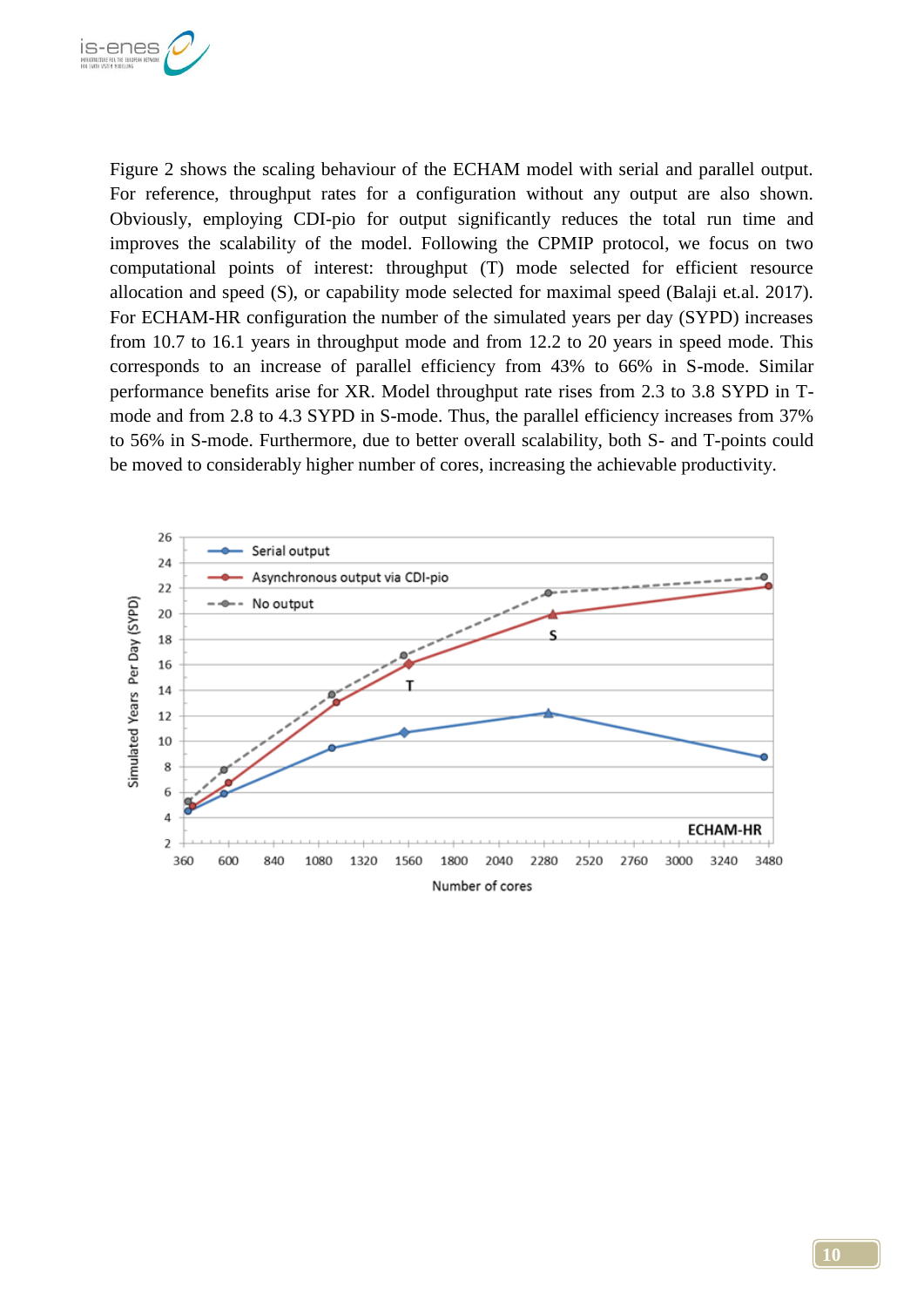



*Figure 2: Simulated number of years per day (SYPD) for ECHAM-HR (T127L95, top) and ECHAM-XR (T255L95, bottom) configurations with serial output (blue), asynchronous parallel output via CDI-pio (red) and without output (dashed grey). The throughput (T) mode is marked by a diamond and the speed (S), or capability mode is marked by a triangle on the curves*

Table 4 shows further CPMIP metrics which demonstrate the advantages of using of CDI-pio for data output.

**Table 4:** *Computational and I/O cost for ECHAM-HR and ECHAM-XR with serial (left) and parallel (right) output. Measurements for throughput (T) and speed (S), or capability modes are listed. See Balaji et al, 2017 for a definition and discussion of metrics.*

| Configuration     | Resolution         | <b>SYPD</b>   | <b>CHSY</b>    | Data Output<br>Cost | Data Intensity |
|-------------------|--------------------|---------------|----------------|---------------------|----------------|
| <b>ECHAM-HR T</b> | $7 \times 10^{6}$  | 10.7<br>16.1  | 2329<br>3445   | 36%<br>6%           | 0.075<br>0.111 |
| ECHAM-HR S        | $7 \times 10^{6}$  | 20.0<br>12.2. | 2793<br>4515   | 43%<br>8%           | 0.093<br>0.057 |
| ECHAM-XR T        | $28 \times 10^{6}$ | 3.8<br>23     | 35424<br>21727 | 43%<br>6%           | 0.047<br>0.029 |
| ECHAM-XR S        | $28 \times 10^{6}$ | 4.3<br>2.8    | 40274<br>25939 | 40%<br>6%           | 0.040<br>0.026 |

Since the running cost of the benchmarks considered here is relatively high it was unfortunately not possible to provide the measurements with a confidence interval since this would require many repetitions of every test to have a statistically sound sample size. To assess the variability and reliability of reported values, we repeated some selected measurements on different days. The measured total run times show a spread by up to 20% due to dynamical changes of network and I/O load on the mistral system. Nevertheless, the overall relation between run times of triplets (serial output, parallel output, no output) presented here is well captured.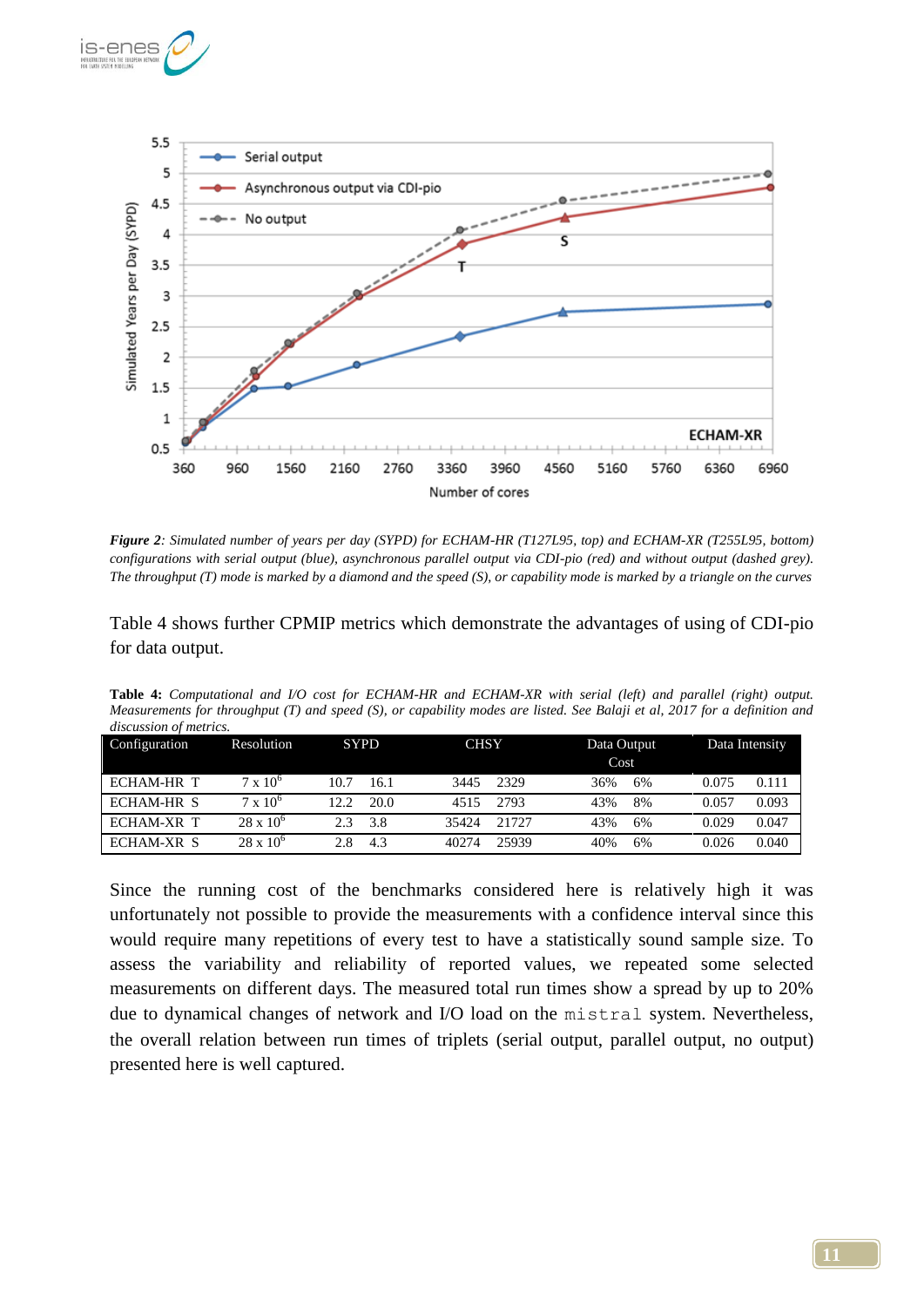

## **2.5 Download**

<span id="page-11-0"></span>In this section we provide URLs for complete documentation and download of freely available third-party libraries needed to resolve all CDI-pio dependencies.

- NetCDF data access libraries developed at the Unidata Program Center in Boulder: <http://www.unidata.ucar.edu/software/netcdf/>
- HDF5 library and tools developed by Lawrence Livermore National Laboratory (LLNL), Sandia National Laboratory (SNL) and Los Alamos National Laboratory (LANL):

<https://support.hdfgroup.org/HDF5/>

- PnetCDF parallel I/O library developed by Northwestern University and Argonne National Laboratory for netCDF file access <http://trac.mcs.anl.gov/projects/parallel-netcdf/>
- YAXT library developed at DKRZ for distributed memory programming: <https://www.dkrz.de/redmine/projects/yaxt/>
- ScalES-PPM library developed at DKRZ to provide parallelization and performance oriented modules particularly for ESMs: <https://www.dkrz.de/redmine/projects/scales-ppm/>

The MPI library is usually part of an HPC centers software stack. Various commercial and free implementations are available.

CDI-pio is part of the CDI distribution made available by MPG. It is freely distributed under the LGPL. Tar archives are available for download at<https://code.zmaw.de/projects/cdi/> or from the git repository with

git clone https://git.mpimet.mpg.de/public/libcdi.git

## **3. XIOS**

## **3.1 Overview**

XIOS, standing for XML-IO-Server, is a library dedicated to I/O management in climate codes. XIOS manages output of diagnostics and other data produced by climate component codes into files and offers temporal (average, minimum, maximum, etc.) and spatial postprocessing operations on this data. XIOS aims at simplifying the I/O management in the codes by minimizing the number of subroutine to be called in the code and reducing the number of arguments of these subroutines. The output definition is outsourced in an XML file and this allows easily changing the output configuration without recompiling. XIOS is fully parallel and targets climate models running on large number of cores. Its efficiency is based on the server concept into which one or more additional processes are exclusively dedicated to the asynchronous writing of the data into files.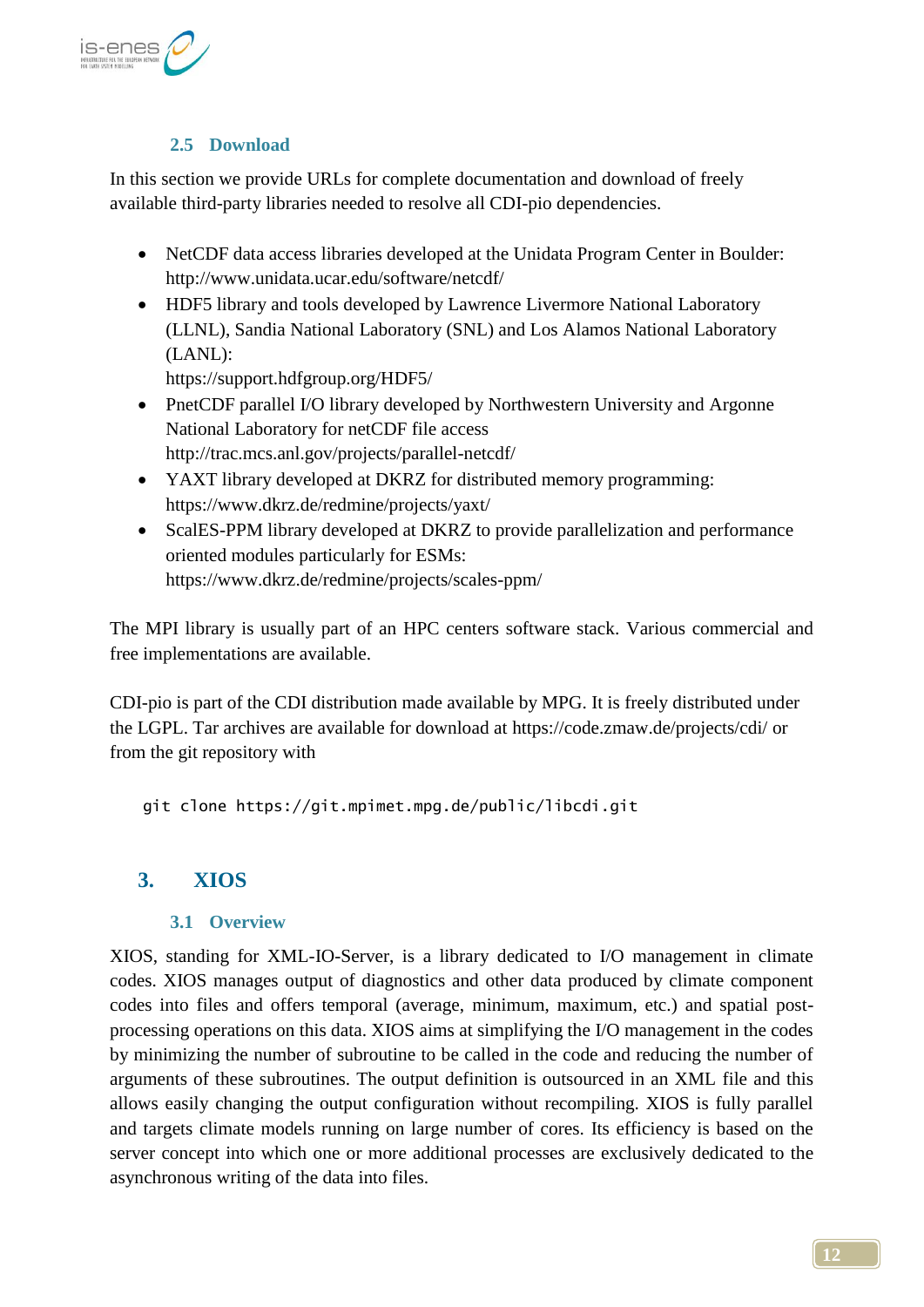

1

## **3.2 Relevant developments**

The I/O library developed at Institut Pierre Simon Laplace (IPSL) was enhanced during the IS-ENES2 project to better fit community user needs. A new release (XIOS2) was provided in 2015 and used into our models, from which the CMIP6-endorsed coupled systems IPSL-CM6 and CNRM-CM6. XIOS2 development was focused on new internal design, enabling more easily the implementation of new functionalities. Although XIOS2 syntax is not strictly backward compatible with XIOS1, changes are minor, so that the management of the 2 versions in the same model for an overlapping time was easy. Functionalities provided by the new version of XIOS are:

- New management of memory buffer for client-server : buffer size is evaluated at context definition closing and has not to be specified any more, except for memory or computing performance. Depending on the case, huge memory size can be saved (factor 2-5 or more)
- Enhanced calendar functionality : User defined calendar can be specified, time operation (duration and date manipulation : ex : date +duration-> new date, or duration-duration-> new duration) are available from FORTRAN API
- Management of netCDF4-HDF5 format or netCDF4 classical format using PnetCDF in parallel
- Management of time-series : each variable can be output automatically in a single file with a splitting defined independently of the chunk of simulation, i.e. a written file can be reopened and appended
- Field of any dimension are managed, the constraint of 2D or 3D was released, i.e. scalar, 1D, as well as 4D, and up, can be output with time records
- Data reading in the model<sup>2</sup> is now possible (file reading and not only file writing functionality). Data are read and sent asynchronously by the server. In case of periodic read (for example forcing file), the server will do pre-fetching, i.e. data will be sent and stored in the client in advance to be available when the model will request the data, avoiding reading latency
- Grid transformation is introduced, i.e. to transform field (provided by the model or read in input file) into a new field, changing dimension, parallel distribution and data. A large variety of transformation will be implemented in the future. Interpolation of vertical axis and horizontal domain, axis inversion are available. Parallel global or partial reduction like global mean, zonal mean, etc. are in development. All implemented transformation filters are (or will be) fully parallel and scalable. Many more transformation filters will follow, like gradient computation, vorticity, neighboring discovery, halo transferring management, etc.
- Internally, XIOS has been rewritten in term of parallel workflow and data flow. Data provided by model or read in input file are expressed in term of flow assigned to a

 $^2$  using the subroutine  $x$ ios recv field with argument "field ID", and "field array".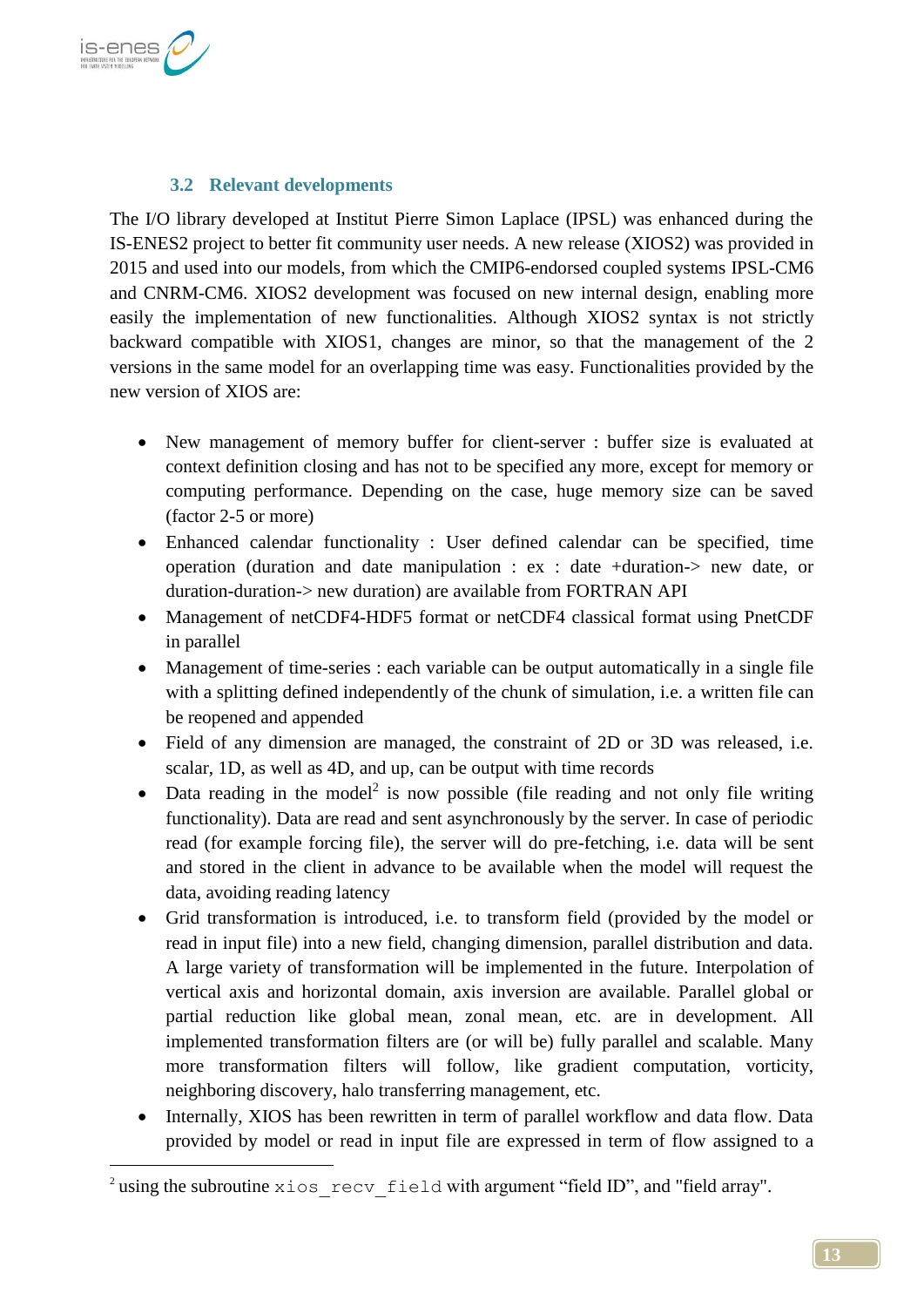

timestamp. A flow can be connected to filters, creating a new modified flow in output. There are time filter (which cumulate and manipulate data for an amount of time), arithmetic filters which perform and combine any point to point arithmetic operations between several incoming flows, and grid transformations which change the shape of the flow. All filters can be chained to perform complex operations. The idea is to provide a way to simply implement "in situ" parallel pre- and post-treatment chain on allocated computing nodes. The most costly part of post-treatment could be done by this way very quickly and all along the running simulation.

### **3.3 Interface implementation on models**

XIOS is implemented in several components of the French CMIP6 endorsed ESMs. The implementation in NEMO, started before the beginning of the IS-ENES2 project, increases the number of ESM which includes the  $I/O$  library<sup>3</sup>. Three of the HR ESM described in this document benefit from the XIOS capabilities: CNRM-CM6, ARPEGE5-NEMO and EC-Earth3. The last two climate models are part of the HR ESM demonstrator presented in IS-ENES2 deliverable 9.6 (Maisonnave et al. 2017). Only the ocean part of these models includes XIOS. The implementation, prior to the project start, is not described in this document. As an up-to-date example of how XIOS can be implemented in a climate model component, we describe here the ARPEGE/SURFEX XIOS interface.

In CNRM-CM6, both ARPEGE v6.3 (atmosphere) and SURFEX v8.1 (surface) are interfaced to XIOS2.

To use all available features of XIOS the following additional libraries are required:

- MPI
- NetCDF *MPI-enabled*
- HDF5 *MPI-enabled*
- OASIS *if coupled configuration*

References for download of source distributions of all needed libraries are provided in the [Download](#page-11-0) section.

Because the SURFEX "stand-alone" mode must be autonomous in using XIOS, it has been interfaced first. When SURFEX is included in ARPEGE, SURFEX interface to XIOS must cope with all possible geometries for these models; hence it must be able to inherit grid description from ARPEGE; in that case, the SURFEX interface must also cope with the NPROMA vector-slicing scheme of ARPEGE, which is not handled natively by XIOS (which assumes that fields for the whole of the MPI task are delivered). Given that ARPEGE is no more used in climate runs without SURFEX, and given the capabilities of XIOS/SURFEX interface, there was no need to develop an autonomous XIOS/ARPEGE interfacing.

<sup>1</sup> 3 like HadGEM-GC, CESM-NEMO, ACCESS-S, COSMO-NEMO, etc.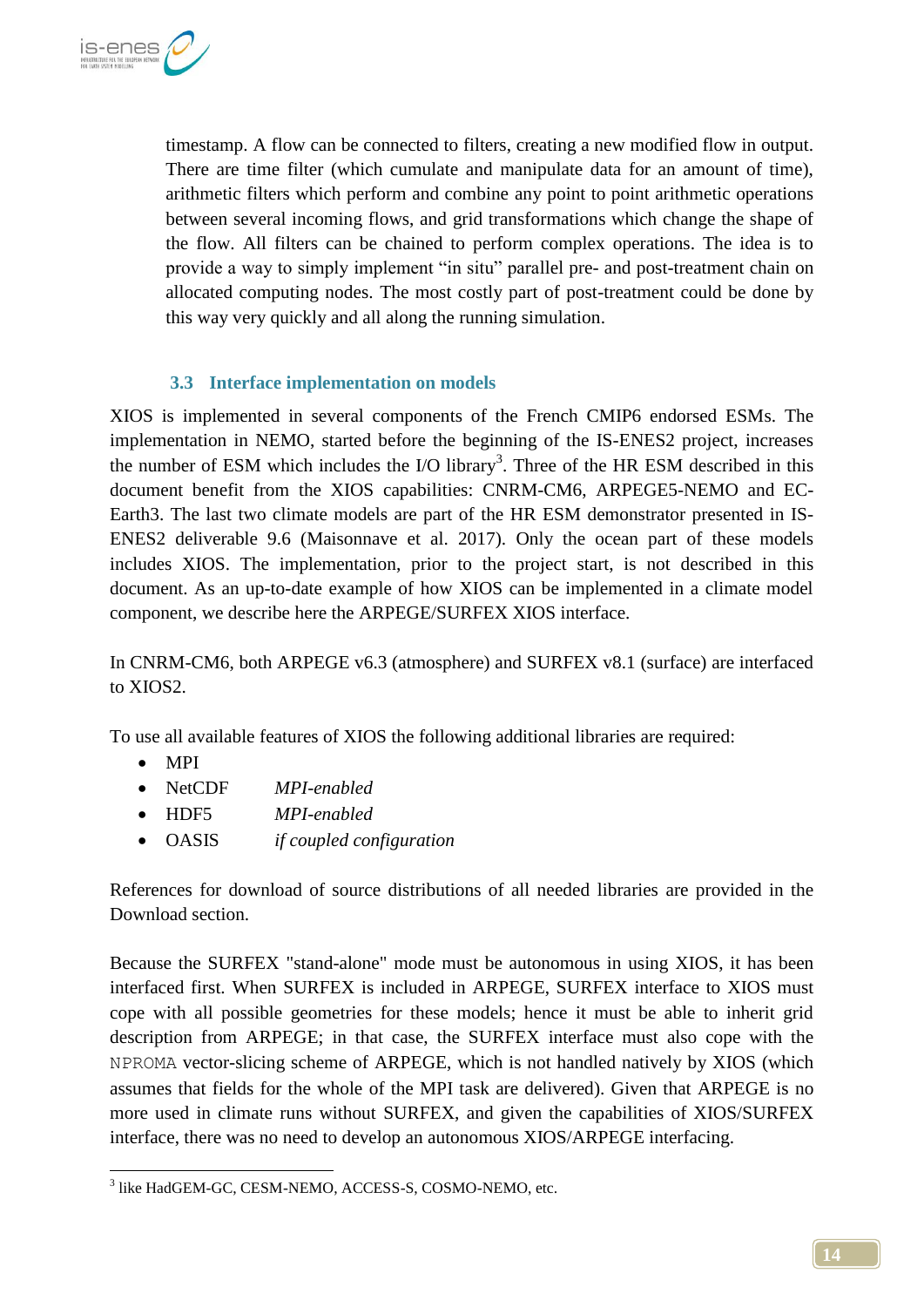

Hence, ARPEGE uses :

- all XIOS setups done by SURFEX, including the definition for XIOS domain corresponding to the whole grid, and including the calendar and time step setups,
- routine sfx xios declare fields for declaring fields,
- routine sfx xios send block for delivering fields,
- when needed, routine set axis for declaring a new axis to XIOS

Scanning ARPEGE geometries for declaring it to  $XIOS<sup>4</sup>$  has a lot in common with what is needed for declaring it to OASIS. Mask description for the various tiles is located in  $\text{SURFEX}^5$ .

From the user perspective, activating XIOS is done modifying a SURFEX namelist. In addition, an XIOS configuration file named iodef.xml need to be provided to define output fields characteristics. All SURFEX usual diagnostics that can be produced are automatically known by XIOS following a declaration done through the API. Diagnostics are then automatically declared to XIOS, using their SURFEX name as an identifier and also as the netCDF variable name, and with netCDF attributes long name and units taken from the FORTRAN code. They are also automatically enabled, and their missing values and sampling period are set. The kind of XIOS time operation is set to 'instant', which matches the habits for most SURFEX diagnostics. If an identifier in XIOS configuration files does not match the name of a declared diagnostic, XIOS will raise an error if it is requested in a file. Activating XIOS for ARPEGE is done by activating the XIOS output scheme in SURFEX.

### **3.4 Performances with HR models**

We present here the computing performance of the libraries implemented in one component NEMO of our ESMs. Due to a lack of time, performances of ARPEGE in HR configuration cannot be presented here<sup>6</sup>. To test XIOS in an ever demanding configuration than NEMO ORCA025, 91 vertical levels, which is the ocean part of the two ESM included in the IS-ENES2 HR demonstrator (ARPEGE5-NEMO and EC-Earth3), the results of an ideal test case (NEMO only in GYRE configuration) are also provided Table 5 summarizes the characteristics of the components which I/O performance is evaluated in the document. Resolution unit is given in million grid points. NEMO, as a component of the demonstrator models, were tested on mare nostrum, and NEMO, in the GYRE ideal configuration, on curie.

<u>.</u>

<sup>&</sup>lt;sup>4</sup> this common part stand in routine aroini surf

<sup>&</sup>lt;sup>5</sup> in routine mse/internals/sfx\_xios\_setup\_aro or in surfex/OFFLIN/sfx\_xios\_setup\_ol for the SURFEX stand-alone case

<sup>&</sup>lt;sup>6</sup> The development of CNRM-CM6 HR configuration is scheduled following CMIP6 agenda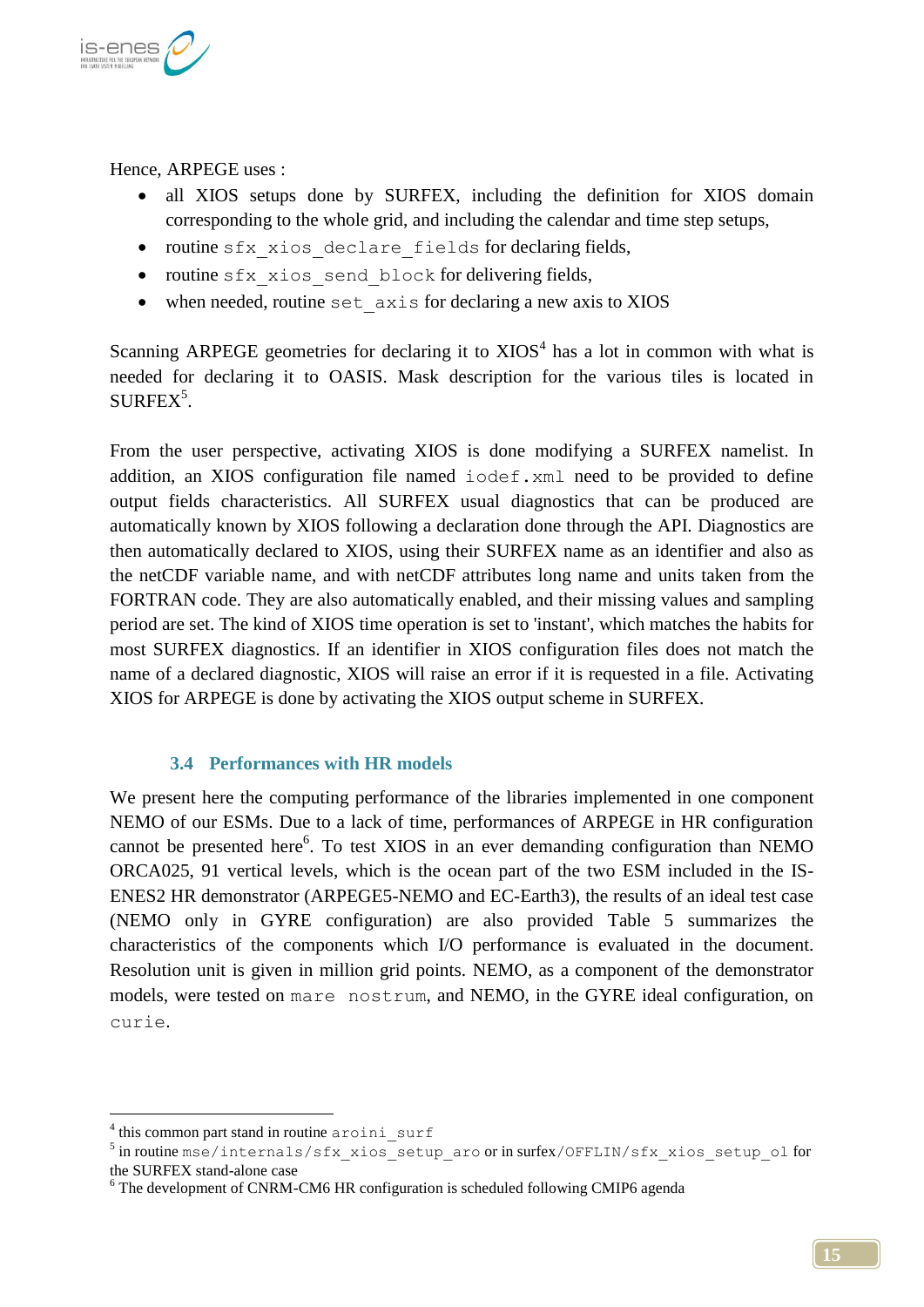

| Component   | ESM          | <b>Component resolution</b> | <b>Version</b> |
|-------------|--------------|-----------------------------|----------------|
| <b>NEMO</b> | ARPEGE5-NEMO | $134 \times 10^{6}$         | 3.2            |
|             | EC-Earth6    | $113.4 \times 10^6$         | 3.6            |
| <b>NEMO</b> | GYRE (ideal) | $386 \times 10^{6}$         | 3.4            |

*Table 5: Characteristics of components that include one of the two tested I/O library*

#### a) XIOS on NEMO (IS-ENES2 demonstrator)

For both ARPEGE5-NEMO and EC-Earth3 cases, the time period of the simulations performed to measure the XIOS performance is set to 1 month. The amount of output data is reduced to a dozen of monthly and daily 2D fields, in netCDF format. The measurements were performed in coupled mode to reproduce the realistic setup of a CMIP6 HiResMIP experiment, but NEMO is the single component which uses XIOS to output its diagnostics. Demonstrator simulations were performed in throughput mode. For further details about the IS-ENES2 demonstrator experimental setup, please refer to deliverable 9.6 (Maisonnave et al, 2017). We present in Table 6 the out-of-the-box performance that can be achieved without specific tuning effort. Please notice that computational and I/O metrics (except resolution) are related to the whole coupled system and not to the single component which uses the I/O server.

#### **Table 6:** *Computational and I/O cost for ARPEGE5-NEMO and EC-Earth6*

| Configuration | Model       | Model       | Data Output | Data Intensity |
|---------------|-------------|-------------|-------------|----------------|
|               | <b>SYPD</b> | <b>CHSY</b> | Cost        |                |
| ARPEGE5-NEMO  | 3.J         | 2783        | .5%         | 9.0053         |
| EC-Earth3     | .           | 1452 i      | $.1\%$      | 0.0045         |

### b) XIOS on NEMO (GYRE idealized case)

NEMO resolution (ORCA025) presented on the previous paragraph is in the range of resolution of components used in High Resolution projects (i.e. HiResMIP). To estimate XIOS capacity to fulfill requirements of higher resolution configurations (close to global ORCA12 resolution), the same metrics are applied to test case simulations carried with the "rectangular basin" configuration (GYRE) of the ocean model. Three sets of simulation are performed with a varying output frequency (daily, 6-hourly and hourly frequency). The model is decomposed on 8,160 MPI sub-domains and the parallel I/O servers spread on 32 cores (128 for hourly output frequency). Results are presented in Table 7.

| Output frequency | Data Output | Data Intensity |
|------------------|-------------|----------------|
|                  | Cost        |                |
| day              | 1.5%        | 0.0764         |
| 6-hour           | 5%          | 0.3700         |
| hour             | 20%         | l.4700         |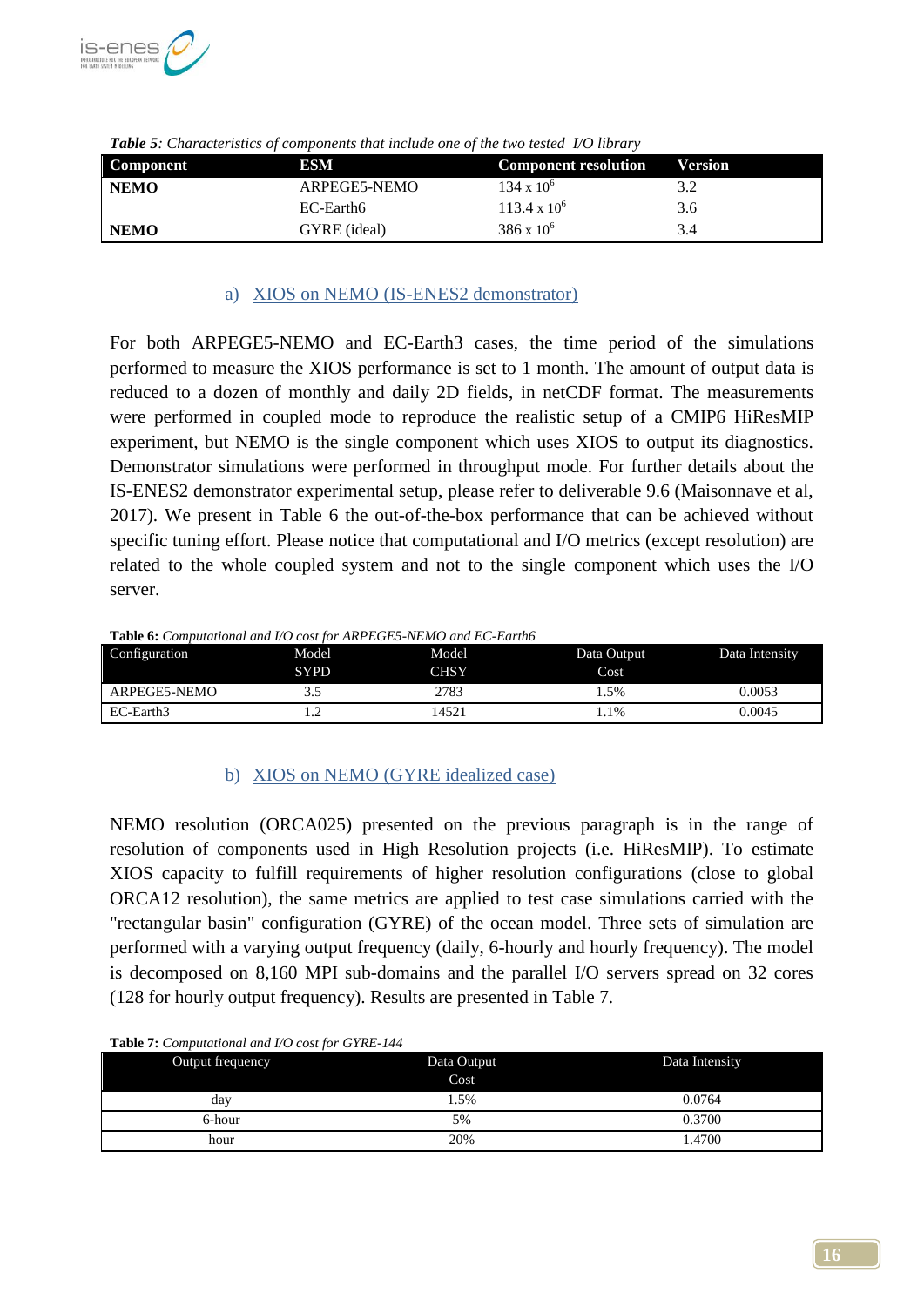

## **3.5 Download**

XIOS is made available by IPSL. It is freely distributed under the CeCILL2. Sources are available from the cvs repository with

svn co http://forge.ipsl.jussieu.fr/ioserver/svn/XIOS/trunk XIOS

## **4. Conclusion**

### **4.1 CDI-pio perspectives**

Switching from serial to parallel output in ECHAM6 significantly reduced computing resources required to perform data-intensive high resolution simulations with MPI-ESM at scale. Efforts to implement CDI-pio in MPIOM (the ocean component of MPI-ESM) and ICON atmosphere and ocean models are ongoing now. The prototype implementation of CDIpio in ocean model MPIOM has passed initial tests, but needs further tuning to achieve the envisioned performance goals.

## **4.2 XIOS library developments**

XIOS will continue its development in the next few years, funded by two European Center of Excellence EoCoE and ESIWACE and the French ANR project CONVERGENCE. Several enhancements are scheduled, from which:

- Relaxing some constraints specific to climate, to make XIOS more versatile and usable for other scientific communities for HPC simulations (EoCoE).
- Maintaining and improving the XIOS support and training (ESIWACE)
- Improving the XIOS workflow functionalities by adding new kind of filters (CONVERGENCE)
- Making XIOS fully multithreaded in order to improve performance when linked with OpenMP models, adapted to many core future architectures (ESIWACE)
- Adding new coupling functionalities, and so, merging workflow, I/O and coupling functionalities into a single more flexible and standardized tool (ESIWACE)
- Adding GRIB2 format for output

XIOS is now well recognized and used by a large variety of climate models, (i) at IPSL, in the full earth system model (NEMO ocean, LMDZ atmosphere, ORCHIDEE land surface, INCA chemistry) and the new icosaedral grid model DYNAMICO, (ii) at Météo France/CNRM, in the full climate model (NEMO ocean, ARPEGE atmosphere, SURFEX surface, GELATO sea-ice), (iii) in the CROCO consortium (costal & regional ocean ROMS & MARS3D), (iv) at Met Office, in the MONC atmosphere and (v) at LGGE, in the MAR regional atmosphere. The I/O library will be deployed at Met Office in the next generation atmosphere model LFRIC and in the Atmospheric Component of the Unified Model, including the management of ensemble diagnostics through XIOS.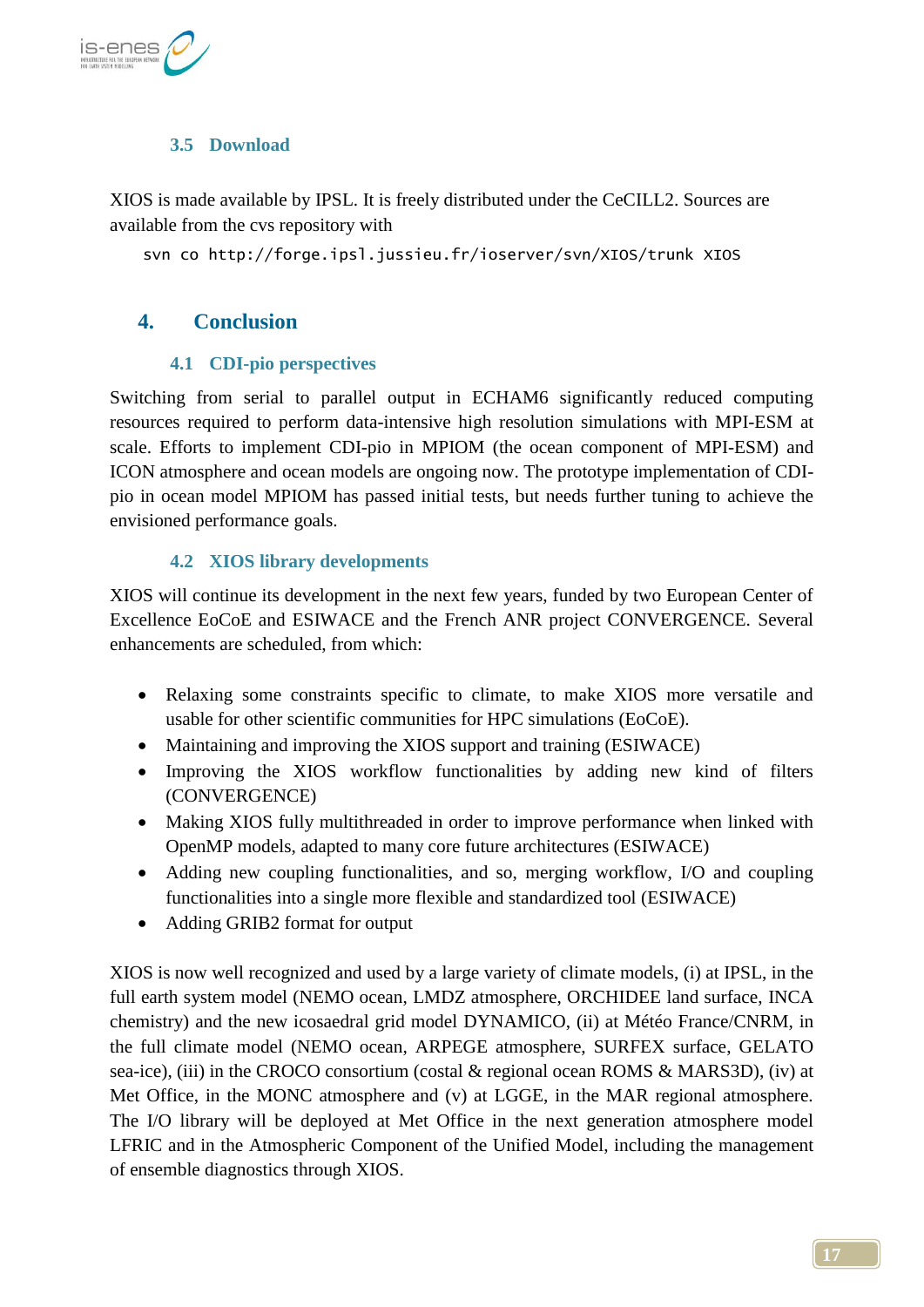

## **Glossary**

| <b>ACCESS-S:</b><br><b>ARPEGE:</b><br><b>CESM-NEMO:</b> | BoM/CSIRO global climate model<br>Météo-France/CNRM atmosphere model (spectral dynamics)<br>CMCC global climate model |
|---------------------------------------------------------|-----------------------------------------------------------------------------------------------------------------------|
| CH:                                                     | Core.Hours<br>Météo-France/CNRM climate model                                                                         |
| <b>CNRM-CM:</b><br><b>COSMO-NEMO:</b>                   | DWD ocean-atmosphere regional model                                                                                   |
| <b>CPMIP:</b>                                           | Computational Performance Model Intercomparison Project, see Balaji et al,<br>2017                                    |
| CROCO:                                                  | Coastal and Regional Ocean COmmunity, https://www.croco-ocean.org/                                                    |
| DCPP:                                                   | Decadal Climate Prediction Project): https://www.wcrp-                                                                |
|                                                         | climate.org/modelling-wgcm-mip-catalogue/modelling-wgcm-cmip6-<br>endorsed-mips/index.php?t&view=article&id=1065      |
| DKRZ:                                                   | Deutsches Klimarechenzentrum, Hamburg                                                                                 |
| DWD:                                                    | Deutscher Wetterdienst, Offenbach                                                                                     |
| <b>EC-Earth:</b>                                        | ECMWF based climate model, climate modeling community https://www.ec-<br>earth.org/                                   |
| <b>ECHAM:</b>                                           | MPG atmospheric general circulation model,                                                                            |
|                                                         | http://www.mpimet.mpg.de/en/science/models/echam/                                                                     |
| <b>ESIWACE:</b>                                         | Centre of Excellence in Simulation of Weather and Climate in Europe (H2020)<br>project)                               |
| GB:                                                     | Giga Byte                                                                                                             |
| HadGEM-GC:                                              | Met-Office/NCAS global climate model                                                                                  |
| HDF5:                                                   | Hierarchical Data Format, geophysics data format                                                                      |
| HighResMIP:                                             | High-Resolution Model Intercomparison Project, https://www.wcrp-                                                      |
|                                                         | climate.org/modelling-wgcm-mip-catalogue/modelling-wgcm-cmip6-                                                        |
|                                                         | endorsed-mips/index.php?t&view=article&id=1068                                                                        |
| ICON:                                                   | ICOsahedral Non-hydrostatic earth system model jointly developed by DWD<br>and MPG                                    |
| IPSL:                                                   | Institut Pierre Simon Laplace, Paris                                                                                  |
| LGGE:                                                   | Laboratoire de glaciologie et géophysique de l'environnement, Grenoble                                                |
| MIP:                                                    | <b>Model Intercomparison Projects</b>                                                                                 |
| MPI:                                                    | Message Passing Interface, communication library                                                                      |
| MPI-ESM (ECHAM):<br><b>MPI-OM:</b>                      | http://www.mpimet.mpg.de/en/science/models/mpi-esm/<br>MPG ocean model                                                |
| MPG:                                                    | Max Planck Institute, Hamburg                                                                                         |
| NEMO:                                                   | Community ocean model, www.nemo-ocean.eu                                                                              |
| <b>NetCDF</b> and <b>PnetCDF</b> :                      | (Parallel) Network Common Data Form, geophysics data format                                                           |
| <b>OASIS:</b>                                           | Community coupling library, http://verc.enes.org/oasis/                                                               |
| <b>RDMA:</b>                                            | Remote Direct Memory Access: a network hardware ability to directly access                                            |
|                                                         | data stored in memory on a remote node without involving the CPUs on that<br>node                                     |
| <b>ScalES:</b>                                          | Scalable Earth System Models project, https://www.dkrz.de/Klimaforschung-                                             |
|                                                         | en/dkrz-und-klimaforschung/infraproj/scales/scales-en                                                                 |
| <b>SURFEX:</b>                                          | Météo-France/CNRM surface model                                                                                       |
| SYPD:                                                   | Simulated Year Per Day                                                                                                |
| YAXT:                                                   | Yet Another eXchange Tool                                                                                             |